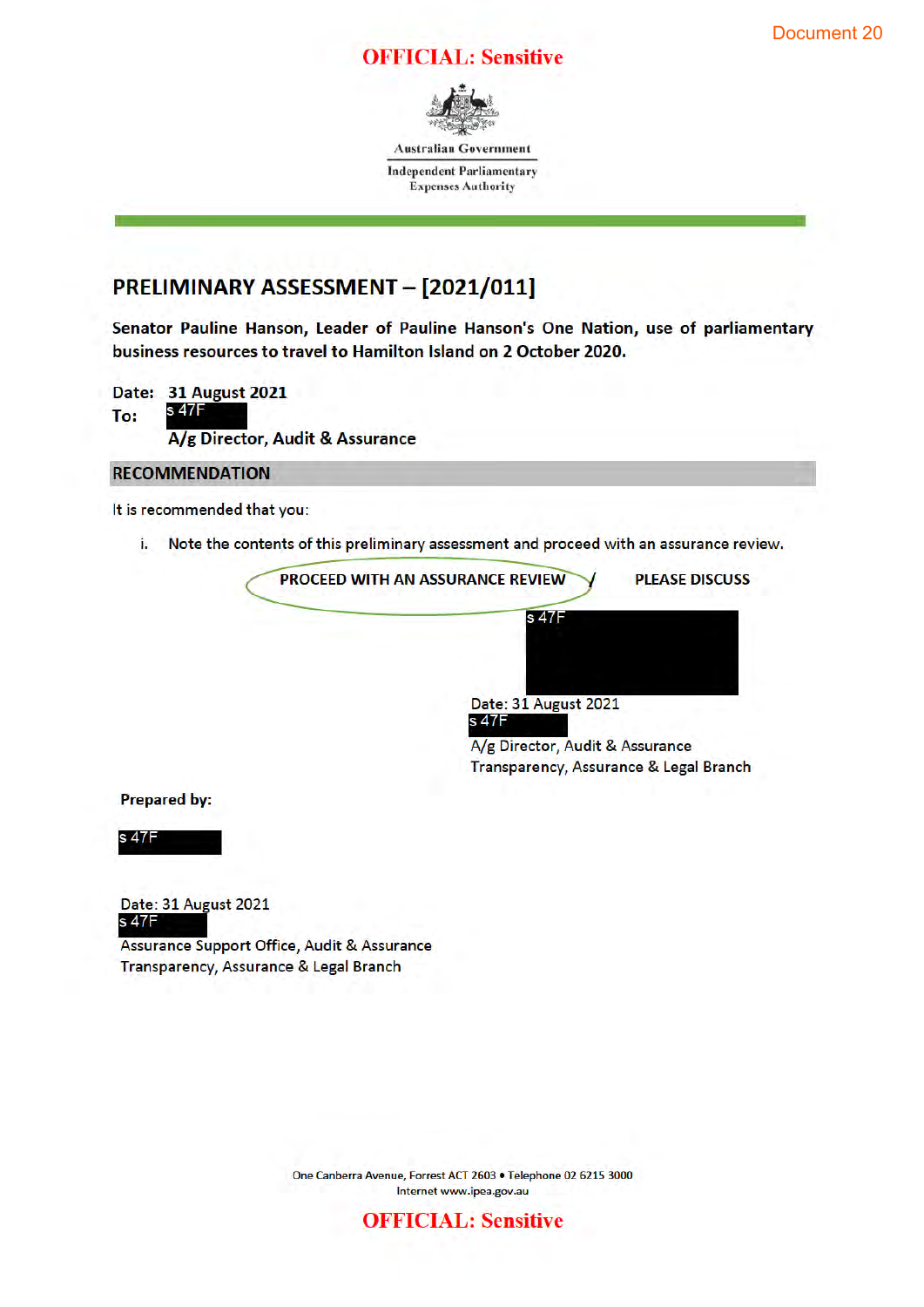## **OFFICIAL: Sensitive**

#### **PURPOSE**

1. This preliminary assessment aims to assess whether Senator Pauline Hanson accessed parliamentary business resources to travel to Hamilton Island on 2 October 2020.

#### **BACKGROUND**

- *2.* On 6 April 2021 The Age published the article *Hanson on Hamilton* (**Attachment A**)*.*
- 3. The article particularly focused on flights undertaken by Senator Hanson on 2 October 2020 from Brisbane to Hamilton Island, Queensland and claimed that "Hanson's representatives did not respond to repeated questions about the purpose of the trip".
- 4. In accordance with IPEA's protocol on dealing with misuse of parliamentary work expenses, a preliminary assessment into Senator Hanson's use of parliamentary business resources to travel to Hamilton Island on 2 October 2020 commenced on 6 April 2021.

#### **LEGISLATIVE FRAMEWORK**

- 5. Relevant legislation includes:
	- *Parliamentary Business Resources Act 2017*
	- *Parliamentary Business Resources Regulations 2017*
	- *Parliamentary Business Resources (Parliamentary Business) Determination 2017*

#### **ANALYSIS**

6. Upon investigation it was found that parliamentary business resources (flights by scheduled commercial services) were used by Senator Hanson to travel to Hamilton Island on 2 October 2020.

#### **CONCLUSION**

7. On the basis of the findings of this preliminary assessment, and in accordance with IPEA's protocol on dealing with misuse of parliamentary work expenses, it is recommended IPEA proceeds with an assurance review into this matter.

**OFFICIAL: Sensitive**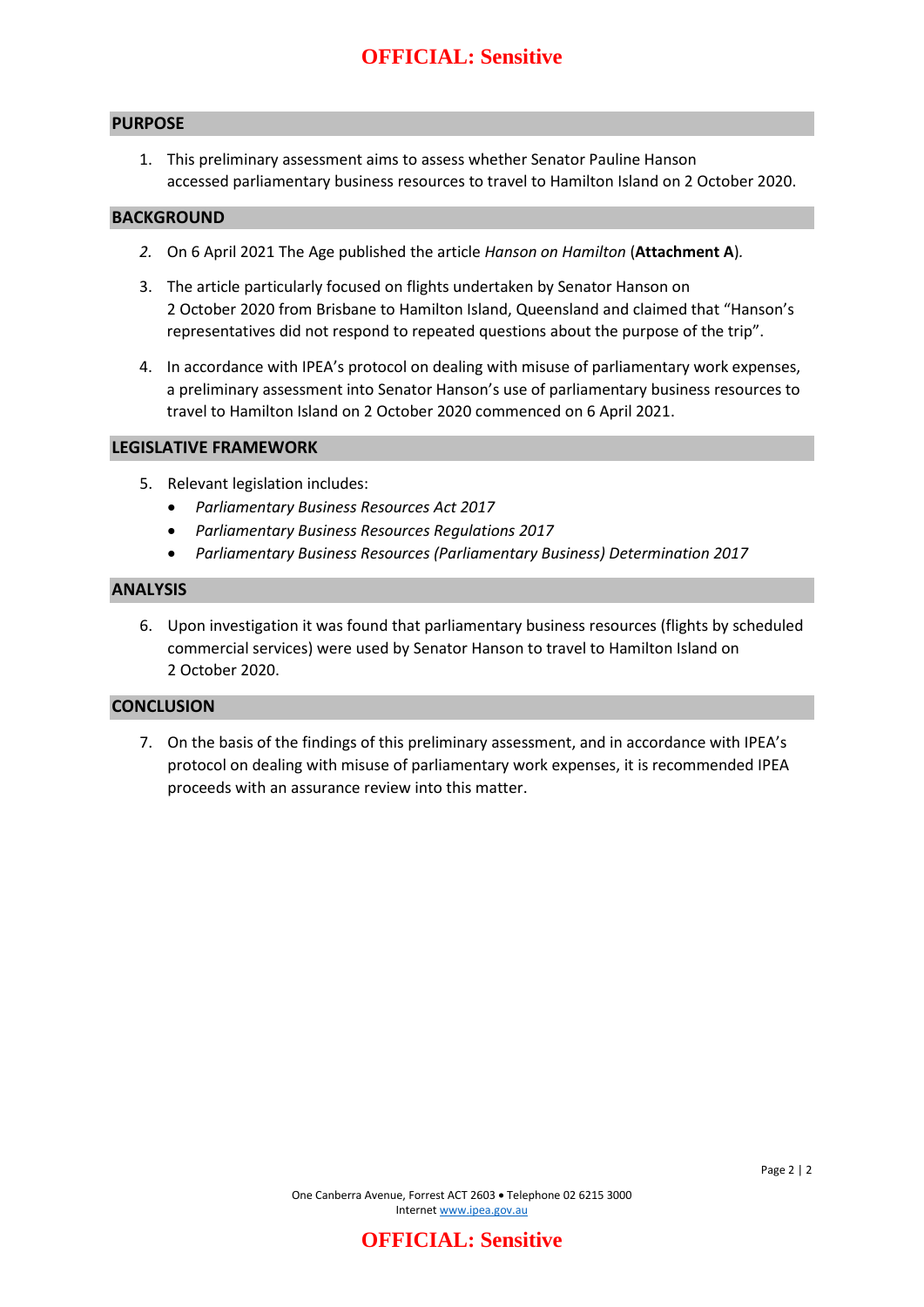# **THE ASSER AGE**

**CBD** National Victoria City Life

This was published 4 months ago

# 'They're not people': ABC cancels Ballard again over Liberal Party jabs

By Stephen Brook and Samantha Hutchinson April 6, 2021 - 12.01am

Once again, comedian Tom Ballard has proved himself too hot for the ABC to handle.

Ballard featured at the opening night gala of the Melbourne International Comedy Festival with a blistering set aimed at one of his favourite targets: the Liberal Party and its voters. In an approach that will surprise nobody, he turned his diatribe up to 11.



Tom Ballard is in hot water again. EDDIE JIM

"I'm not saying Liberal voters are bad people. I'm saying they're not people. They're coldblooded lizards ruining the country who should go back to the hellmouth from where they came," he said.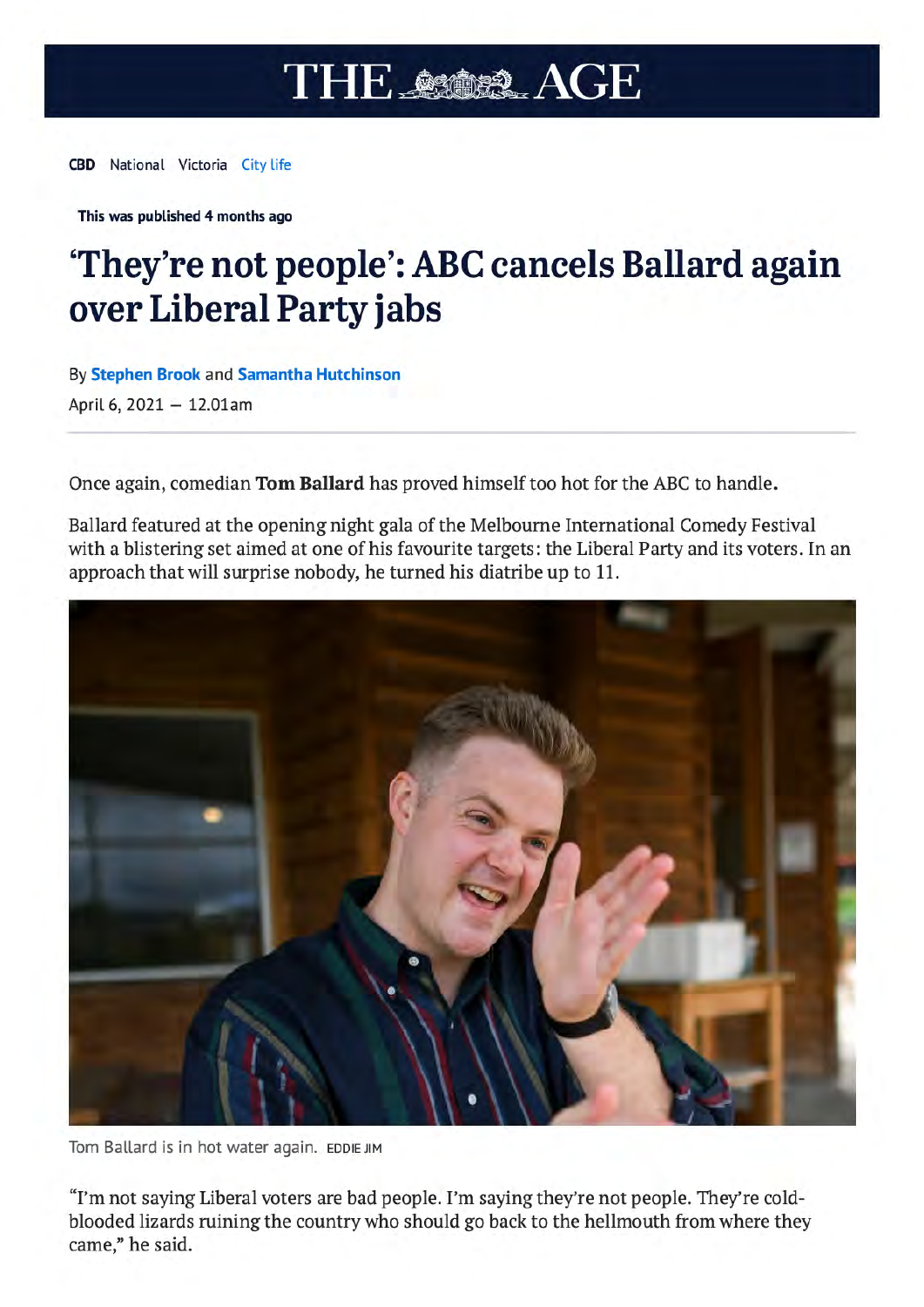Ballard also referenced COVID-19, which "killed a lot of people in nursing homes - but I checked and they were all Liberal voters". Not sure if Comedy Festival board member John Ridley, a former Victorian director of the Liberal Party and adviser to Andrew Peacock, saw the funny side.

Ballard climaxed with: "I hope you die, I hope you choke on your own franking credits, you evil greedy fascist soulless pig dogs."

All of which presented a huge headache for the ABC, which this Wednesday will broadcast the opening night gala with a second episode the following week. But after some agony and consultation of its voluminous editorial standards, Aunty has cancelled Ballard.

"The ABC checks all content prior to broadcast to ensure it meets editorial standards. In this case, it was determined that the risk of causing offence to viewers was not editorially justified," a spokesman said.

What a pickle for Aunty. Broadcast Ballard and ABC managing director **David Anderson** faces a rabid Senator Eric Abetz yammering away at Senate estimates for the next five vears. Or cut the comedian and woke Guardianistas will be firing up on Twitter about ABC censorship for, oh, the next 36 hours.



Tom Ballard. Illustration: John Shakespeare

Readers might remember Ballard's Tonightly program was axed three years ago after a skit labelling an Australian Conservatives candidate a c--t enraged the Liberal government. Ballard signed off with a tearful please for the national broadcaster to keep making "risky" content. Dare to dream, Tom!

# **Hanson on Hamilton**

**Pauline Hanson** is keeping shtum on the details of a weekend jaunt to the Whitsundays last spring paid for by her parliamentary expense account.

Federal travel disclosures released last week revealed the Queensland senator spent - sorry, the Australian taxpayer spent - almost \$1500 on flights jetting to Hamilton Island from Brisbane on Friday, October 2. She then flew out of the **Oatley** family-owned hotspot three days later to Canberra (via Brisbane). That two-stop trip cost just over \$1020. The same expense report shows Hanson accrued parking fees of \$151 between October 1 and October 8.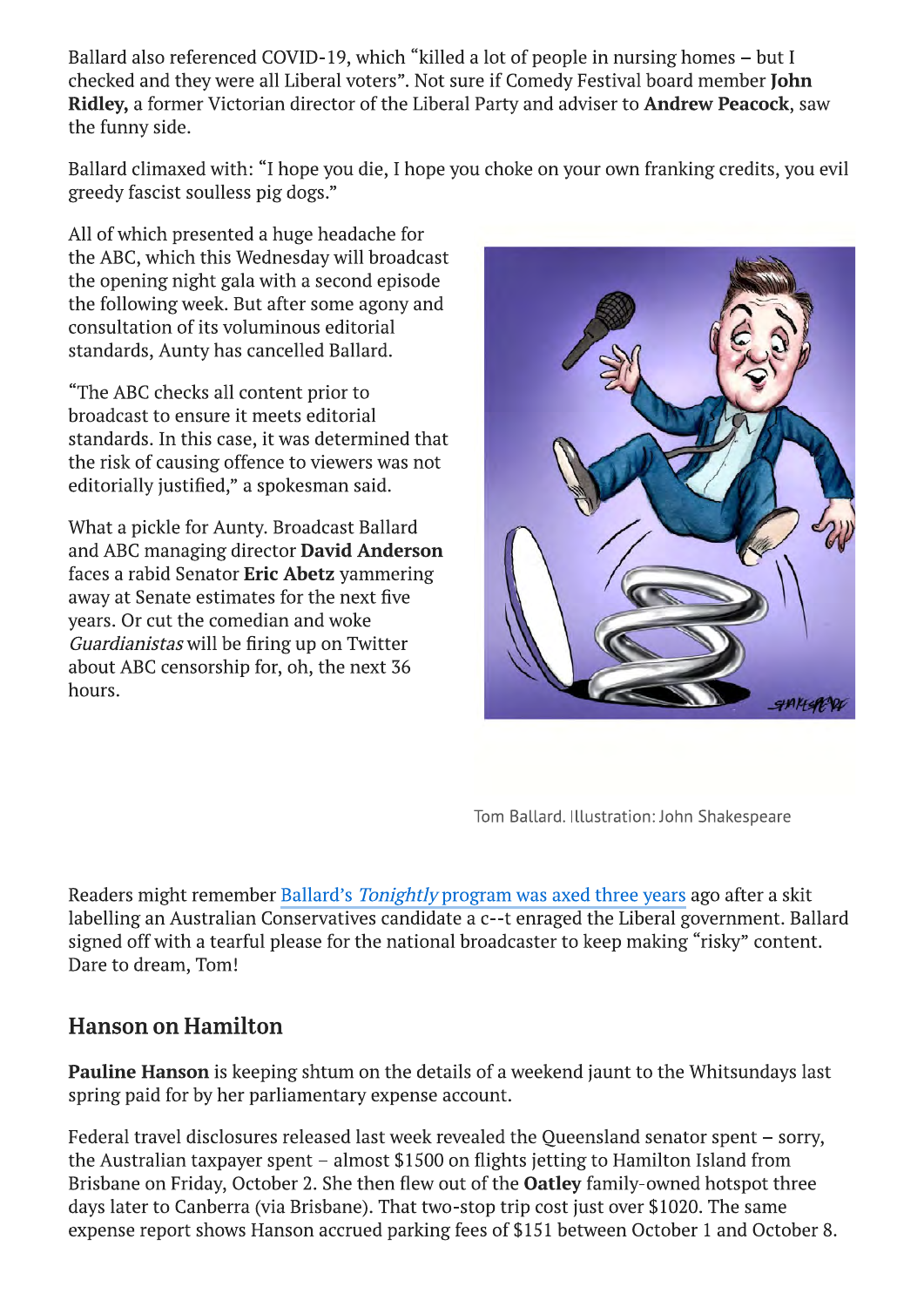Hanson's representatives did not respond to repeated questions about the purpose of the trip. Odds are there could have been a bit of business and pleasure on the island where golf carts are the primary form of transport and the six-star luxury Qualia Resort is considered to be one of the country's finest. It's worth noting the Queensland state election took place on October 31, about 25 days after Hanson left the island. One Nation fielded business development executive Deb Lawson for the seat of Whitsunday. Lawson also ran for the party a year earlier in the federal election representing the seat of Dawson.

Whether Hanson helped her state chances is another question. Liberal National Amanda Camm secured the seat against the ALP's Angie Kelly in a nail-biting race which came down to preferences. Camm secured 32.88 per cent of the primary vote while Kelly secured 32.51 per cent. Lawson came in fourth place with 9.4 per cent of the primary vote behind North **Oueensland First's Jason Costigan.** 

Perhaps Hanson should have stayed longer.

# Hot job

One of the best jobs in the state is once again up for grabs.

Michael Kapel's time as the state's trade and export tsar has ended and recruiters are searching for a replacement, which suggests that his successor will not be a case of history repeating.

Officially, Kapel's title was commissioner to the Americas for the government of Victoria (Australia) and his San Francisco-based post oversaw a network of 23 trade and investment offices located in New York, Washington, DC, Chicago and San Francisco which "facilitate investment for the state and maximise opportunities for exporters".

Nice work if you can get it, which everyone thought after Kapel won the job in 2012 when he was chief of staff to premier Ted Baillieu, who was immediately attacked.

"So it turns out Ted Baillieu does have a plan for jobs - unfortunately it's only one job and it's for one of his best mates," opposition frontbencher Martin Pakula said.

But that zinger didn't survive Labor's ascent to government and Pakula changed his tune, reappointing Kapel twice, while a spokesman told CBD Kapel "delivered strong results for Victoria in an important role".

SHK Asia Pacific is now recruiting for a replacement, while Nathan Elia in its Boston office and Natalia Gorrono in Santiago hold the fort until the post is filled.

### **With Nick Miller**



Stephen Brook is a CBD columnist for The Sydney Morning Herald and The Age. He is a former features editor and media editor at The Australian, where he wrote the Media Diary column and spent six years in London working for The Guardian.